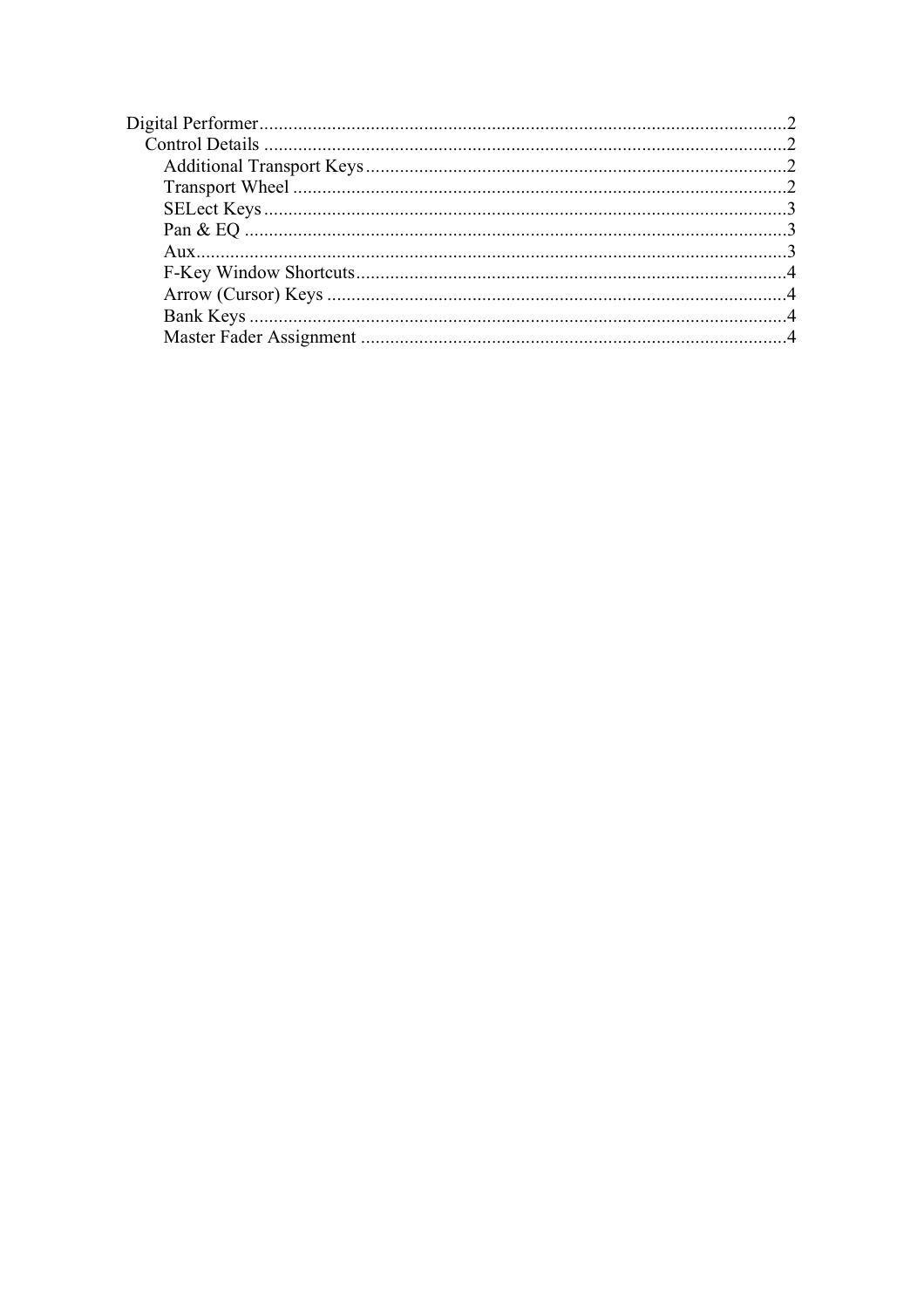# <span id="page-1-0"></span>**Digital Performer**

For Digital Performer compatibility, the FW-1082 comes with control surface plug-ins that are compatible with DP 4.12 & higher on OSX and DP 3.11 on OS9.

Install the plug-in from the CD-ROM that is compatible with your OS and version of DP.

Open the FW-1082 control panel and select Native Mode from the Control Protocol drop down menu under the Settings tab.

Next, open the Control Surface Setup window under the Setup menu in Digital Performer and select FW-1082 Driver and assign it to TASCAM FW-1082 Control Port-1. Click OK.

| Driver  |    | MIDI              |  |
|---------|----|-------------------|--|
| FW-1082 | аI | TASCAMEontrolPort |  |

# <span id="page-1-1"></span>*Control Details*

Generally the FW-1082's surface controls will function as expected, controlling their like parameters in Digital Performer. For example: Faders, Mutes, Solos and Transport Control will control those parameters in Digital Performer. Exceptions and specific details follow:

## **Additional Transport Keys**

 $IN = RTZ$  $OUT = Go$  to Tail  $SET + IN Sets IN point at the current plabeled position$ SET + OUT Sets OUT point at the current playhead position  $SHIFT + IN = PINCH$  $SHIFT + OUT = CYCLE$ SHIFT + SET sets Punch In/Out from current selection <<LOCATE locates to previous marker LOCATE>> locates to next marker SHIFT  $+ \ll$ LOCATE or LOCATE $\gg$  = Drop Marker at the current playhead position

## **Transport Wheel**

The Transport Wheel acts as a simple locator in Digital Performer when the SHTL LED is Off. When the SHTL LED is On, the wheel becomes a Shuttle control – continue turning in one direction to increase the shuttle speed.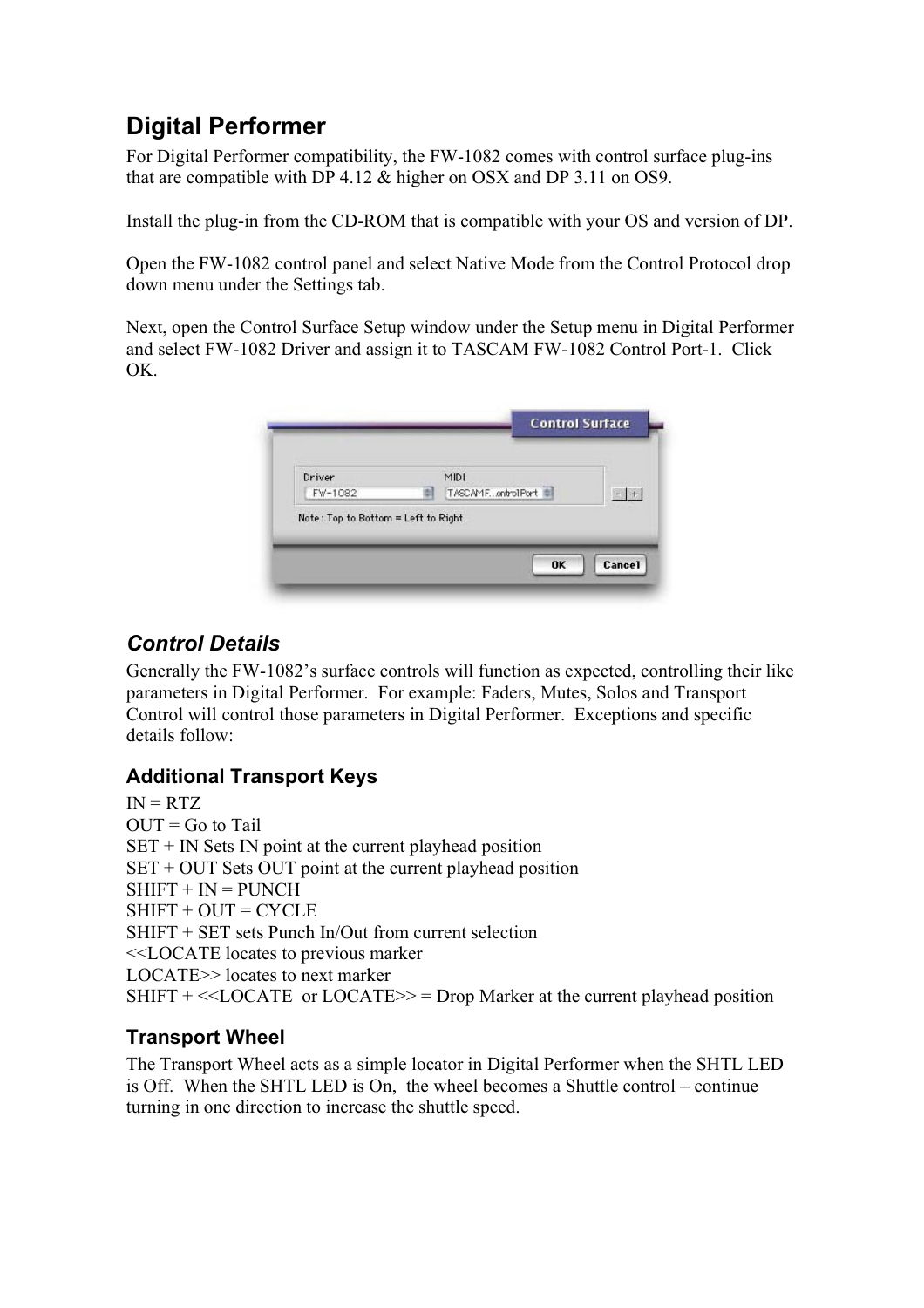## <span id="page-2-0"></span>**SELect Keys**

Pressing an FW-1082 SELect key alone will select that channel in Digital Performer. Holding SHIFT will allow multiple selections and de-selection.

Holding the red REC key while pressing a SELect key will record-enable/disable that track.

## <span id="page-2-1"></span>**Pan & EQ**

When the EQ/PAN LED is illuminated:

- The lowest of the four encoders shown at right will control the Pan parameter of the SELected channel in DP.
- The encoders labeled as GAIN. FREQuency and Q will control those parameters of the EQ band selected by the illuminated buttons on the SELected channel in DP. DP's four band ParaEQ is supported.
- Holding SHIFT while pressing an EQ band key will enable/disable that EQ band.
- Holding the EQ/PAN key while pressing an EQ band key will toggle through the available EQ curve types.

#### <span id="page-2-2"></span>**Aux**

When AUX 1-4 is illuminated:

- The four encoders control the level of Aux Sends  $1 - 4$  of the SEL ected channel in DP.
- The four keys toggle Aux Send  $1 4$ Mute of the SELected channel in DP.
- Holding SHIFT while pressing one of the four keys toggles the Pre/Ppost state for that Aux Send of the SELected channel in DP. When the SHIFT key is held with AUX 1-4 illuminated, the Pre/Post state of the four sends can be seen. Illuminated means Post.
- The AUX 1-5 key has no function.